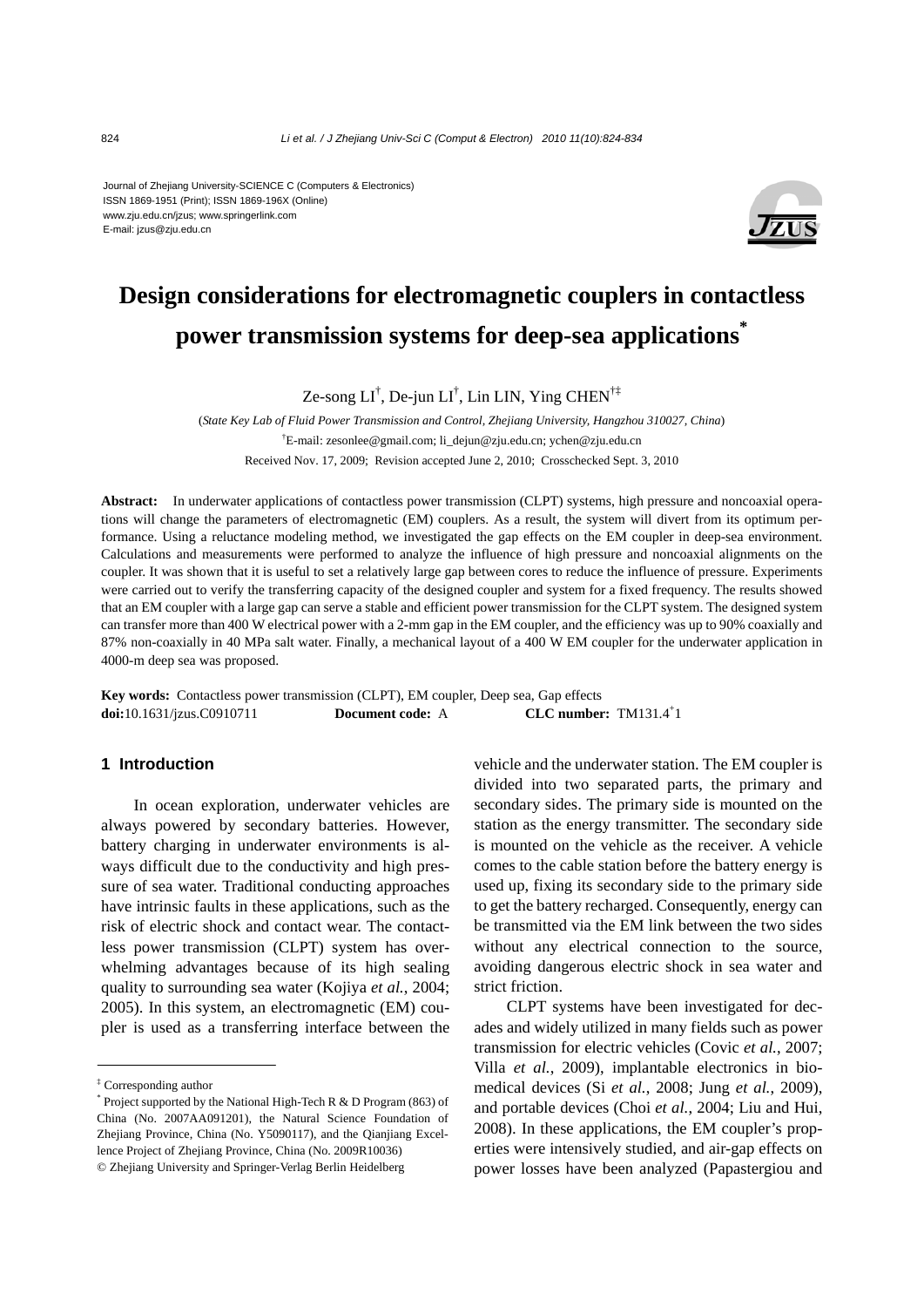Macpherson, 2007a; 2008). Different structures of cores and windings were compared to obtain optimized parameters and capacities (Ayano *et al.*, 2004; Liu and Hui, 2008). In recent years, this approach has been introduced into ocean engineering (Feezor *et al.*, 2001; McGinnis *et al.*, 2007; Yoshioka *et al.*, 2007). However, in deep-sea applications, the coupler's properties largely depend on the surrounding environment.

In the deep sea, high pressure is one of the main factors affecting the EM coupler, causing a reduction in the magnetic permeability of ferrite cores (Loaec *et al.*, 1978; le Floch *et al.*, 1981). As a result, inductances of the coupler will decrease in the deep-sea environments (Zhang *et al.*, 2008). Another problem is the awkward operation of an EM coupler, the two sides of which are difficult to align coaxially in underwater environments. Moreover, random turbulence can change the alignment. Noncoaxial alignments result in further changes in inductance. Accordingly, the noncoaxial tolerance should be improved to ensure the power transmission.

The inductances of a coupler are strongly related with its geometry and its material property, especially the gap between cores. Because sea water in the gap is nonferromagnetic, the influence on inductances varies greatly. Therefore, in order to keep inductances insensitive to high-pressure sea water and improve the noncoaxial tolerance, the gap between cores should be specially selected.

This study aims at resolving these problems, providing an efficient and stable EM coupler for CLPT systems to be used in the deep sea. Based on the analysis of the physical structure and magnetic coupling, the equivalent electric circuit was presented to investigate the characteristics of the EM coupler. Considering the high pressure and noncoaxial alignment in sea water, the magnetizing inductance was calculated by means of reluctance modeling. Based on the analysis, an EM coupler with P48 pot cores and a 2-mm gap was designed. Furthermore, parameters were measured by an LCR meter to verify the calculations. The results showed that a relatively large gap will reduce the sensitivity of the EM coupler to high pressure. Several experiments were carried out to test the coupler in salt water at 40 MPa. Experiments showed that the CLPT system with the designed coupler can transfer more than 400 W electrical power to the load with high efficiency, up to 90% coaxially and 87% noncoaxially in high pressure salt water. Finally, a mechanical implementation was proposed.

# **2 Analysis of the contactless power transmission system**

Fig. 1a illustrates the application of an EM coupler in charging an underwater vehicle. Fig. 1b shows how the CLPT system works, presenting the circuit structures of primary and secondary sides of the coupler. The primary circuit converts the supplied DC voltage into high-frequency square AC voltage, provided to the primary winding of the EM coupler. Correspondingly, the secondary side serves its inducted voltage to the load after rectification. It is the mutual inductance *M* that links the two side circuits via magnetic coupling, transferring electric energy by a contactless approach. Considering the actual operating situation shown in Fig. 1a, the EM coupler is designed to be axially symmetric (Fig. 1c), so that the angle orientation in alignment can be eliminated and more easily matched.



**Fig. 1 Illustration of the contactless power transmission (CLPT) system used in underwater applications**  (a) Application of a CLPT system; (b) Schematic diagram of

the system; (c) Physical structure of the electromagnetic (EM) coupler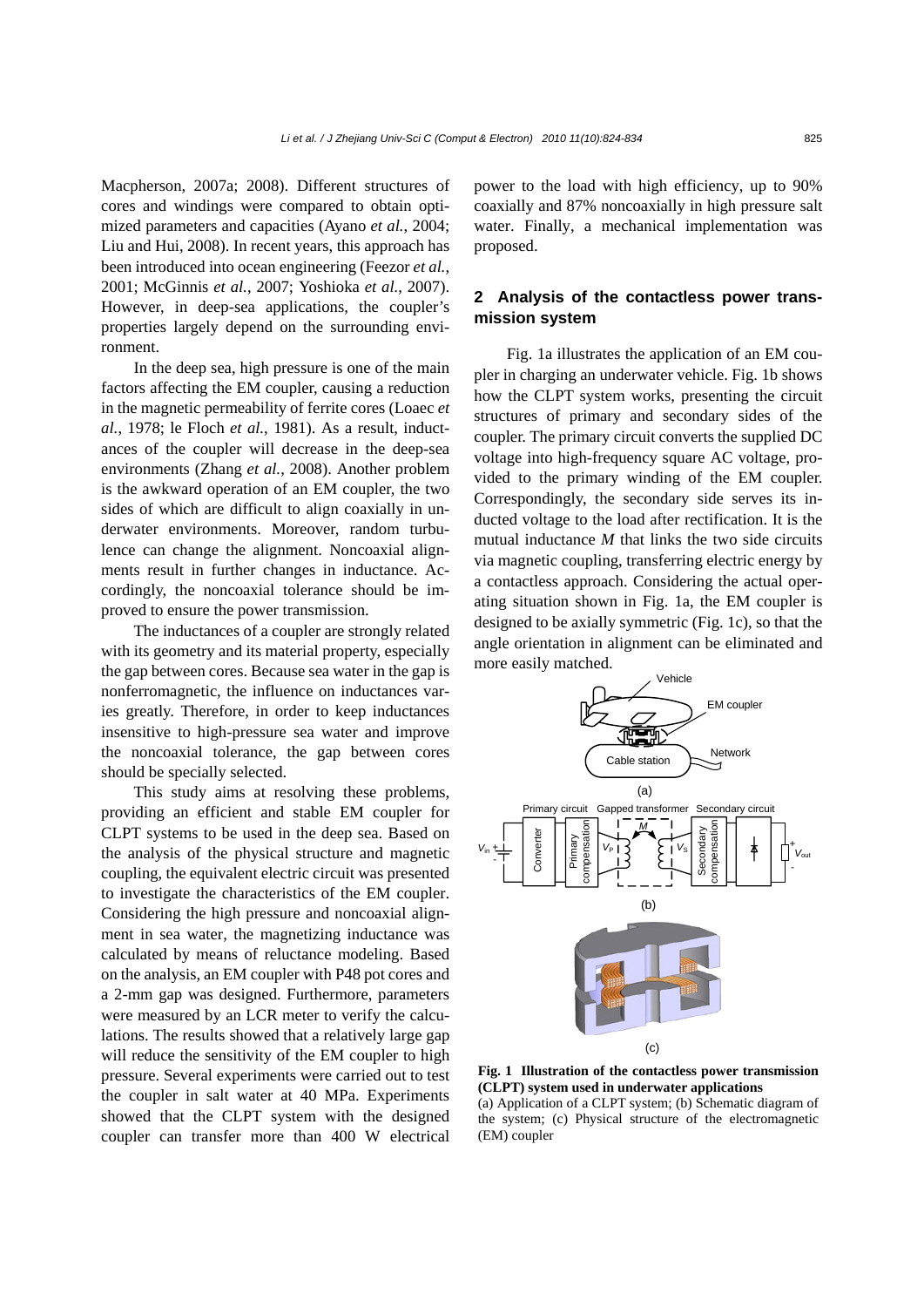Due to the physical separation, the EM coupler exhibits a low coupling coefficient *k*, low magnetizing inductance and high leakage inductance (Fernandez *et al.*, 2002; Papastergiou and Macpherson, 2007a). The equivalent circuit model for the EM coupler is as shown in Fig. 2. This model illustrates the coupler as an ideal transformer combined with a magnetizing circuit.



**Fig. 2 Equivalent circuit of the electromagnetic coupler**

Magnetizing inductance *L*m and leakage inductances  $L_{\text{lk1}}$  and  $L_{\text{lk2}}$ , can be described by selfinductances  $L_P$  and  $L_S$  and mutual inductance  $M$ , which can be measured directly by an LCR meter. The relationship among them is given by Eqs.  $(1)$ – $(3)$  as follows (Hayes *et al.*, 2003; Ryu *et al.*, 2005):

$$
L_{\rm m} = Mn,\tag{1}
$$

$$
L_{1k1} = L_{p} - Mn = L_{p}(1 - k),
$$
 (2)

$$
L_{ik2} = L_s - M / n = L_s(1 - k),
$$
 (3)

where *n* is the turns ratio of the ideal transformer, and *k* is the coupling coefficient between primary and secondary windings, which is given by

$$
k = M \left/ \sqrt{L_{\rm P} L_{\rm S}} \right. \tag{4}
$$

Low coupling means low transferring power and efficiency of the system. To deal with this problem, compensation is necessary in order for the CLPT system to improve its transferring ability (Fig. 1b). Several kinds of compensations have been investigated, suggesting different characters for various applications (Stielau and Covic, 2000; Wang *et al.*, 2004). In this study, the compensation with a series capacitance in the primary side and a parallel capacitance in the secondary side (SP topology) was selected (Fig. 3a). In this circuit, the output AC voltage of the EM coupler with compensation is rectified and filtered to DC voltage and provided to the loading resistance. To make it clear, the loading condition of the EM coupler is simplified to the equivalent impedance *Z*L that acts approximately as a resistive load, which is  $Z_L = 8R_L/\pi^2$ . And then the equivalent circuit of the system (Fig. 3b) can be derived. As a result, the resonant frequency of the circuit is given by

$$
f_{\rm r} = \frac{1}{2\pi\sqrt{L_{\rm s}C_{\rm s}}} = \frac{1}{2\pi\sqrt{L_{\rm p}C_{\rm p}(1-k^2)}},\tag{5}
$$

where  $C_P$  and  $C_S$  are the compensated capacitances in each side of the coupler. In order to maximize the transferring capacity and efficiency, the fixed switching frequency of the converter is set equal to the resonant frequency  $f_r$ . Obviously, if the selfinductances  $L_P$  and  $L_S$  are changed during working, the system will divert from its optimum situation, resulting in dropped transferring capacity. Unfortunately, this is almost unavoidable in deep-sea applications, due to high-pressure seawater and noncoaxial operations. In this work we investigate the gap effects on the parameters to design a less susceptible structure of the EM coupler in underwater environments.



**Fig. 3 The contactless power transmission (CLPT) circuit model with SP (series-parallel) compensation**  (a) Topology of the CLPT system; (b) Equivalent circuit of the system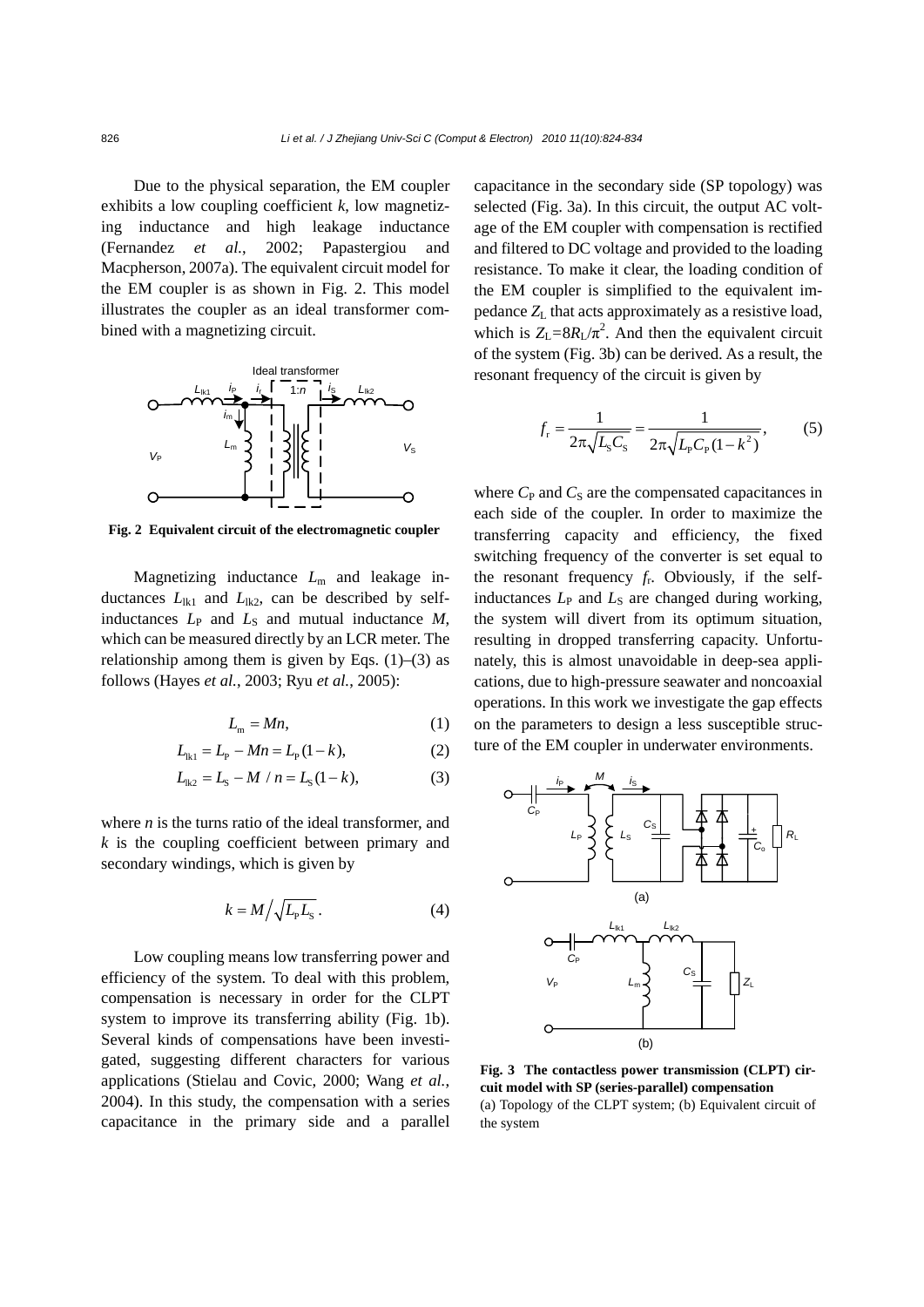## **3 Gap effects on the electromagnetic coupler**

To investigate the behaviors of the EM coupler in the deep sea, the reluctance modeling method was used. This method presents magnetic circuits with reluctances in the coupler's structure (Wang *et al.*, 1999). As a result, corresponding inductances can be calculated. Therefore, this method can be used to explore gap effects on reducing the influence of high pressure and misalignment.

### **3.1 Reluctance modeling**

The flux paths in the coaxially aligned coupler are shown in Fig. 4a, including the main flux and leakage flux paths. Fig. 4a also suggests that the effect of the flux passing through each path can be modeled by assigning a proper reluctance (the equivalent of resistance in an electric network) whose value is related with the material permeability, the crosssectional area, and the length of the path. Consequently, the equivalent magnetic circuit can be obtained as shown in Fig. 4c. Fig. 4b illustrates the paths of a noncoaxially aligned coupler. On the basis of some reasonable assumptions (Hirai *et al.*, 2000), the reluctance  $R_i$  of path *j* can be calculated as

$$
R_j = \frac{l_j}{\mu_{ij}\mu_0 A_j},\tag{6}
$$

where  $l_i$  is the length,  $A_i$  is the cross-sectional area,  $\mu_{ri}$ is the relative permeability of the magnetic path *j*, and  $\mu_0$ =4 $\pi$ ×10<sup>-7</sup> H/m is the magnetic permeability of vacuum.

This circuit can be divided into three sub-circuits, α, β, and γ. The flux of sub-circuit α traverses through both primary and secondary windings, so it corresponds to the magnetizing inductance in the equivalent circuit as shown in Fig. 4d. Thus, the magnetizing inductance can be calculated as

$$
L_{\rm m} = N_{\rm p}^2 / (R_{\rm m_{cl}} + R_{\rm m_{cl}2} + R_{\rm m_{cl}1} + R_{\rm m_{cl}2})
$$
  
=  $N_{\rm p}^2 \mu_0 A_{\rm e} / (l_{\rm c} / \mu_{\rm r_{\rm c}} + l_{\rm g}),$  (7)

where  $N_P$  is the number of the primary windings,  $A_e$  is the effective cross-sectional area of the path,  $l_c$  is the effective length of flux path in cores,  $\mu_{rc}$  is the relative permeability of ferrite cores, and  $l<sub>g</sub>$  is the effective length of the gap.

Similarly, the leakage inductances corresponding to sub-circuits  $β$  and  $γ$  can be presented as

$$
L_{\text{lk1}} = N_{\text{P}}^2 / (R_{\text{m_ccl}} + R_{\text{m_l}}) = N_{\text{P}}^2 \mu_0 A_{\text{lk1}} / (l_{\text{c}} / \mu_{\text{rc}} + l_{\text{lk1}}),
$$
\n(8)  
\n
$$
L_{\text{lk2}} = N_{\text{S}}^2 / (R_{\text{m_ccl}} + R_{\text{m_l}}) = N_{\text{S}}^2 \mu_0 A_{\text{lk2}} / (l_{\text{c}} / \mu_{\text{rc}} + l_{\text{lk2}}),
$$
\n(9)



**Fig. 4 Reluctance model of the electromagnetic coupler with pot cores** 

(a) Flux paths of the coupler with coaxial alignment; (b) Flux paths of the coupler with noncoaxial alignment; (c) Equivalent magnetic circuit for the electromagnetic coupler; (d) Equivalent electrical circuit for the electromagnetic coupler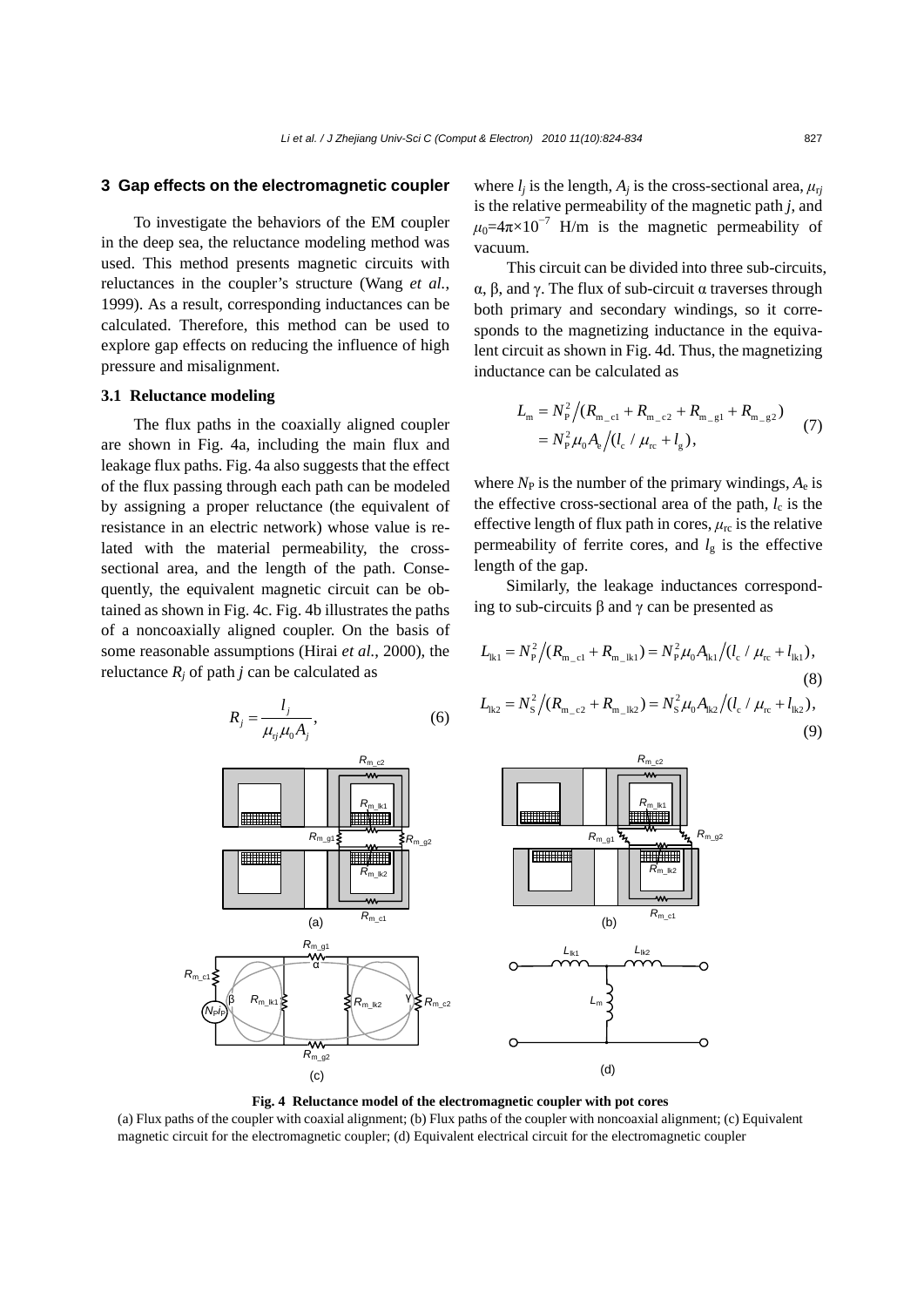where  $N<sub>S</sub>$  is the number of turns of secondary winding,  $l_{lk1}$  and  $l_{lk2}$  are the effective lengths, and  $A_{lk1}$  and  $A_{lk2}$ are the equivalent cross-sectional areas of the leakage flux paths in primary and secondary sides, respectively. For the high (over 2000) permeability of ferrite cores, it should be noted that  $l_c/\mu_{\text{rc}} \ll l_{\text{lk}}$ , so the leakage inductance is determined mainly by  $l_{1k1}$  and  $l_{1k2}$ .

### **3.2 High-pressure influence**

The high pressure of seawater is the most important property in the deep-sea environment, leading to a reduction in the magnetic permeability of ferrite cores because of the material's piezomagnetic property. The relationship between initial permeability and pressure can be described by the following equation (Loaec *et al.*, 1975):

$$
\frac{\mu_{\rm rc}(P)}{\mu_{\rm rc}(0)} = \frac{1}{1 + c\mu_{\rm rc}(P) \cdot P},\tag{10}
$$

where  $\mu_{\rm rc}(0)$  and  $\mu_{\rm rc}(P)$  refer to the relative permeability of the ferrite core in atmosphere and at pressure *P*, respectively, and *c* is a constant of the ferrite material. As the pressure increases from atmospheric pressure to 40 MPa, the permeability of ferrite materials will be reduced by more than 40% (le Floch *et al.*, 1981).

As deduced from Eqs.  $(6)$ – $(9)$ , only the magnetizing inductance is influenced largely by the reduced permeability in high-pressure seawater. To maintain a constant magnetizing inductance, the total reluctance of sub-circuit α should be immune to the permeability of cores. Therefore, the effective permeability is used to represent the average permeability in the magnetic circuit, which is defined as

$$
\mu_{\rm e} = \mu_0 \frac{l_{\rm c} + l_{\rm g}}{l_{\rm c} / \mu_{\rm rc} + l_{\rm g}}.
$$
 (11)

Eq. (11) suggests that the effective permeability is dependent on the ratio of the effective length of cores,  $l_c/\mu_{\rm rc}$ , and the length of the gap,  $l_g$ . If  $l_c/\mu_{\rm rc} \ll l_g$ , the magnetizing inductance will have little susceptibility to the high pressure.

In this work, P48 type pot cores of TDK PC40 ferrite were selected, their relative permeability being about 2300. The experimental EM coupler with this kind of core had 25-turn Lizt wire winding in each side. Experiments showed that when the core is exposed to sea water with a pressure up to 40 MPa, its relative permeability is reduced to about 1400 (Loaec *et al.*, 1978). According to Eq. (7), the magnetizing inductance  $L<sub>m</sub>$  will decrease and the reluctance will increase correspondingly (Fig. 5a). On the other hand, a large gap provides a large reluctance to the sub-circuit  $\alpha$ , which is immune to high pressure. Furthermore, gap reluctances become dominant in magnetizing reluctance  $R_{\text{m}\alpha}$ , and the effective permeability  $\mu_e$  is determined mainly by gap length  $l_g$ . As a result, the magnetizing inductance will be little affected by high pressure.



**Fig. 5 Gap effects on the electromagnetic (EM) coupler** (a) Magnetizing inductances and magnetic reluctances of the EM coupler in atmosphere and 40-MPa-pressure water; (b) Coupling efficient as a function of gap length

Additionally, it is clear that the variation of the magnetizing inductance is less at a large gap than at a small one (Fig. 5a). This is important for system modeling to obtain stable parameters and good resonant conditions. To quantify this variation, the variable *D* is used, which is expressed as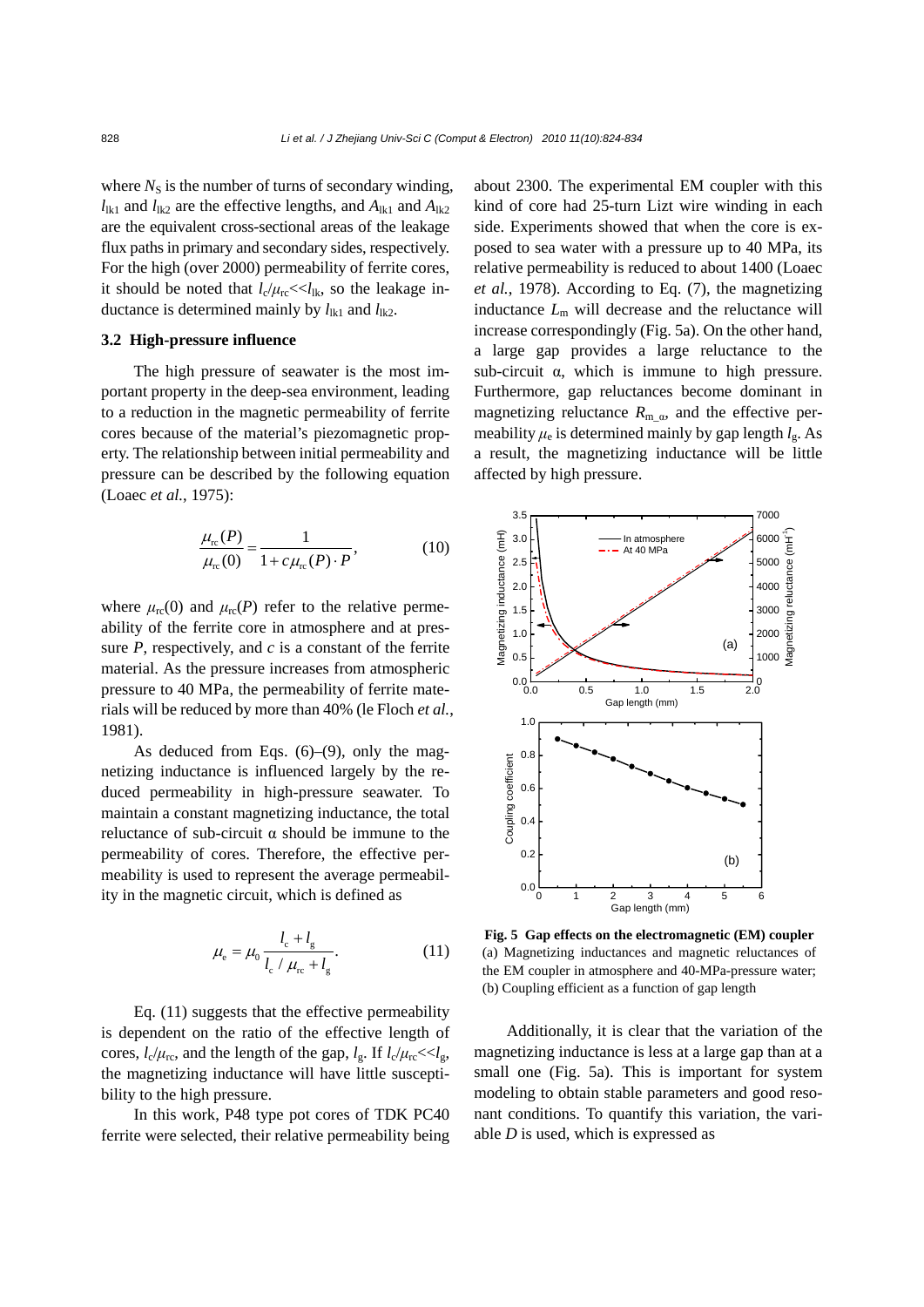$$
D = -\frac{1}{L_{\rm m}} \frac{dL_{\rm m}}{dl_{\rm g}} \times 100\%.
$$
 (12)

This indicates the rate of change of the inductance per millimeter when the gap varies. Values of the three parameters at different gaps are compared in Table 1. It is obvious that an EM coupler can achieve much more stable inductances when the gap is 2 mm, because *D* is only 48% (the gap always changes within a half millimeter).

However, the increased gap affects not only the pressure sensitivity and the variation of inductances,

**Table 1 Parameters of the coupler at three different gaps**

| Parameter                                                                                | Value |                                                    |      |  |
|------------------------------------------------------------------------------------------|-------|----------------------------------------------------|------|--|
|                                                                                          |       | $0.1 \text{ mm}$ $0.5 \text{ mm}$ $2.0 \text{ mm}$ |      |  |
| Magneting reluctance, $R_{\text{m}\alpha}$ ( $\mu$ H <sup>-1</sup> ) 417.5 1664.5 6340.9 |       |                                                    |      |  |
| Magnetizing inductance, $L_m(\mu H)$                                                     | 1.75  | 0.50                                               | 0.13 |  |
| Changing rate of the inductance,                                                         | 608   | 177                                                | 48   |  |
|                                                                                          |       |                                                    |      |  |

but also the coefficient of the EM coupler, which is very important in power transferring. As shown in Fig. 5b, the coefficient is reduced with the gap length increasing. A low coefficient seriously limits the transferring power and efficiency of the CLPT system. Although compensation is used, the coefficient should be guaranteed at some high level. In this investigation, at least 0.5 is needed. Considering the applying conditions, such as the core type and the sea depth, the gap length is therefore selected as 2 mm. As shown in Figs. 5a and 5b, the magnetizing inductance decreases by only 1.5% at a high pressure of 40 MPa, and the coefficient of the EM coupler is about 0.76, which is high enough.

To measure the parameters, the EM coupler was enclosed in a high-pressure test chamber filled with salt water, and the pressure was adjusted from atmospheric pressure to 40 MPa. As a result, the primary self-inductance is normalized as shown in Fig. 6a, and the coupling coefficients are shown in Fig. 6b. Comparing the two parameters of the same



**Fig. 6 Gap effects on the electromagnetic coupler** 

(a) Normalized primary self-inductances of the coupler under different pressures and with 0.1 mm and 2 mm gap lengths, respectively; (b) Coupling coefficients of the coupler under different pressures and with 0.1 mm and 2 mm gap lengths, respectively; (c) Normalized primary self-inductances of the coupler with different gap lengths and noncoaxial displacements; (d) Coupling coefficients of the coupler with different gap lengths and noncoaxial displacements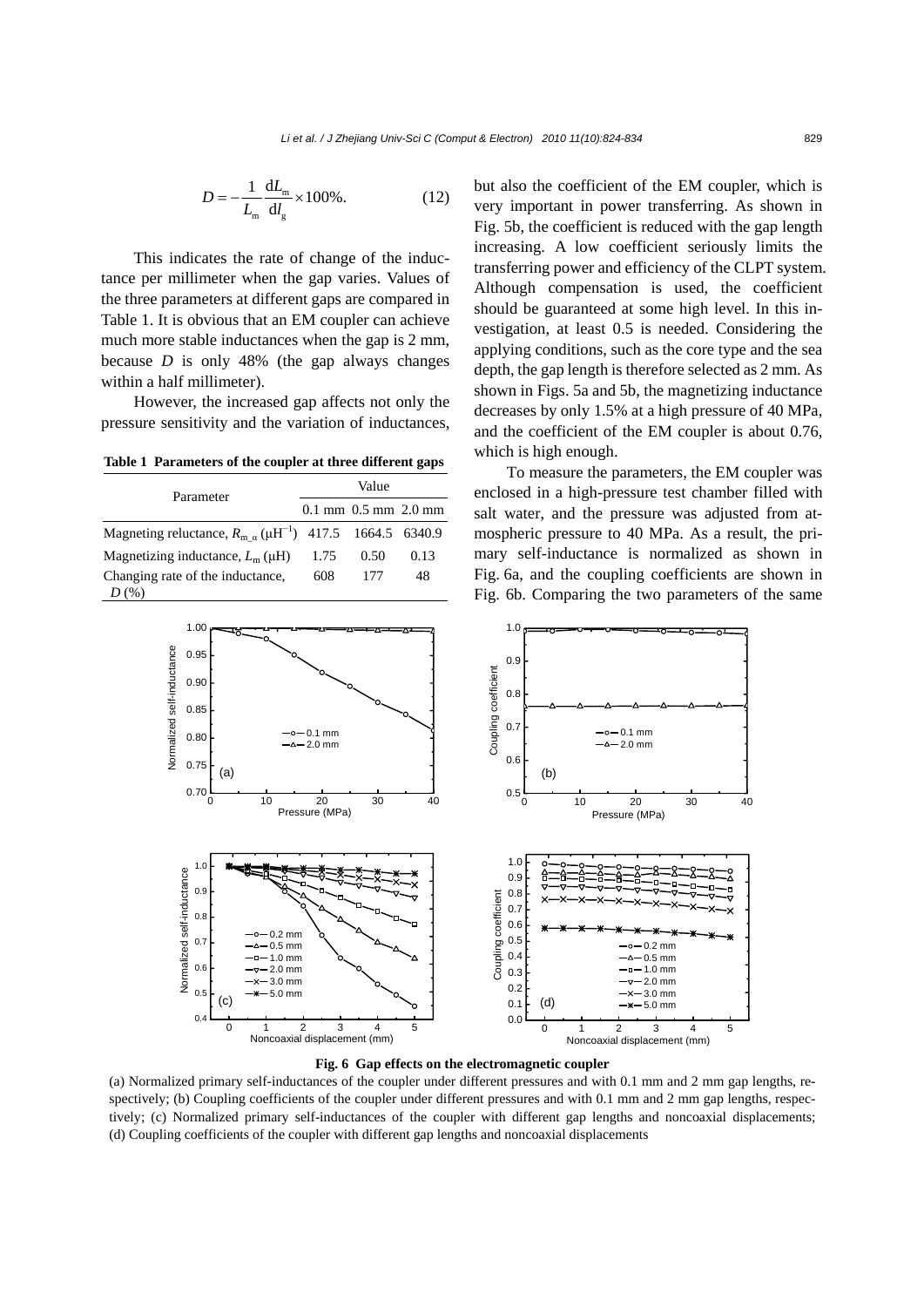coupler with 0.1 mm and 2 mm gaps, it is clear that the large gap has good effect on reducing the pressure influence.

## **3.3 Noncoaxial tolerance**

Misalignment is almost unavoidable in underwater CLPT systems, so that a high misalignment tolerance is required to ensure the transferring capability. The misaligned coupler is shown in Fig. 4b with equivalent reluctances in the flux paths. It is obvious that the equivalent gap length is larger than that in coaxial alignment, resulting in larger reluctance and more leakage flux of the coupler. According to Eq. (7), the magnetizing inductance and the coupling coefficient are both decreased.

Fig. 6c shows that the self-inductance with a relatively large gap is less changeable than that with a small gap. When the gap length is only 0.2 mm, the self-inductance will be reduced by about 55% as the noncoaxial displacement *X* increases from 0 mm to 5 mm. However, it is only about 12% and 7% when the gap length is 2 mm and 3 mm, respectively. Nevertheless, when *X* increases in the same range, the reductions of coupling coefficients with different gap lengths are similar within about 5% (Fig. 6d). This means that a relatively large gap makes the inductance more robust against misalignment as well as against high pressure. Furthermore, the 2-mm gap selected in solving the pressure effect is also appropriate to misalignments.

#### **4 Experimental verification**

Based on aforementioned analysis, we designed an EM coupler with P48 ferrite cores and 25-turn winding in both primary and secondary sides (Fig. 7a). The adopted gap length between cores was 2 mm, while the coaxially-aligned and 5-mm-misaligned couplers are shown in Fig. 7b. Inductances and coupling coefficients were measured when couplers were enclosed in the chamber filled with 40-MPa-pressure salt water and these are presented in Table 2. Fig. 8 shows the experimental facilities. The wire of the coupler was sealed by a plastic tube filled with oil, and connected with the outside circuits by a pair of waterproof connecters. These facilities isolated the circuits from conductive salt water.



**Fig. 7 The 2-mm-gap electromagnetic coupler with P48 pot cores and Litz wire windings** 

(a) Core halves with windings; (b) Coaxial and noncoaxial alignments of the coupler

|  |  | Table 2 The coupler's parameters in experiments |
|--|--|-------------------------------------------------|

| Parameter                            | Value    |          |  |
|--------------------------------------|----------|----------|--|
|                                      | $e=0$ mm | $e=5$ mm |  |
| Primary inductance, $L_P$ ( $\mu$ H) | 130.0    | 118.2    |  |
| Secondary inductance, $L_s(\mu H)$   | 129.4    | 117.2    |  |
| Mutual inductance, $M(\mu H)$        | 99.0     | 82.4     |  |
| Coupling coefficient, $k$            | 0.765    | 0.701    |  |



**Fig. 8 High-pressure chamber and experimental facilities**

The electric circuits of a CLPT system include the primary converter and secondary rectifier (Fig. 9). In these circuits, the secondary compensated capacitance  $C_S$  is 22 nF and the primary one  $C_P$  is 50 nF. According to Eq. (5) and the parameters shown in Table 2, the resonant frequency is 94.3 kHz for coaxial alignment.

Consequently, the switching frequency of the converter is set to 94.3 kHz to obtain the maximum transferring capacity. The converter is fabricated by using the IRFP250N power MOSFET, providing more than 400 W to the primary winding with a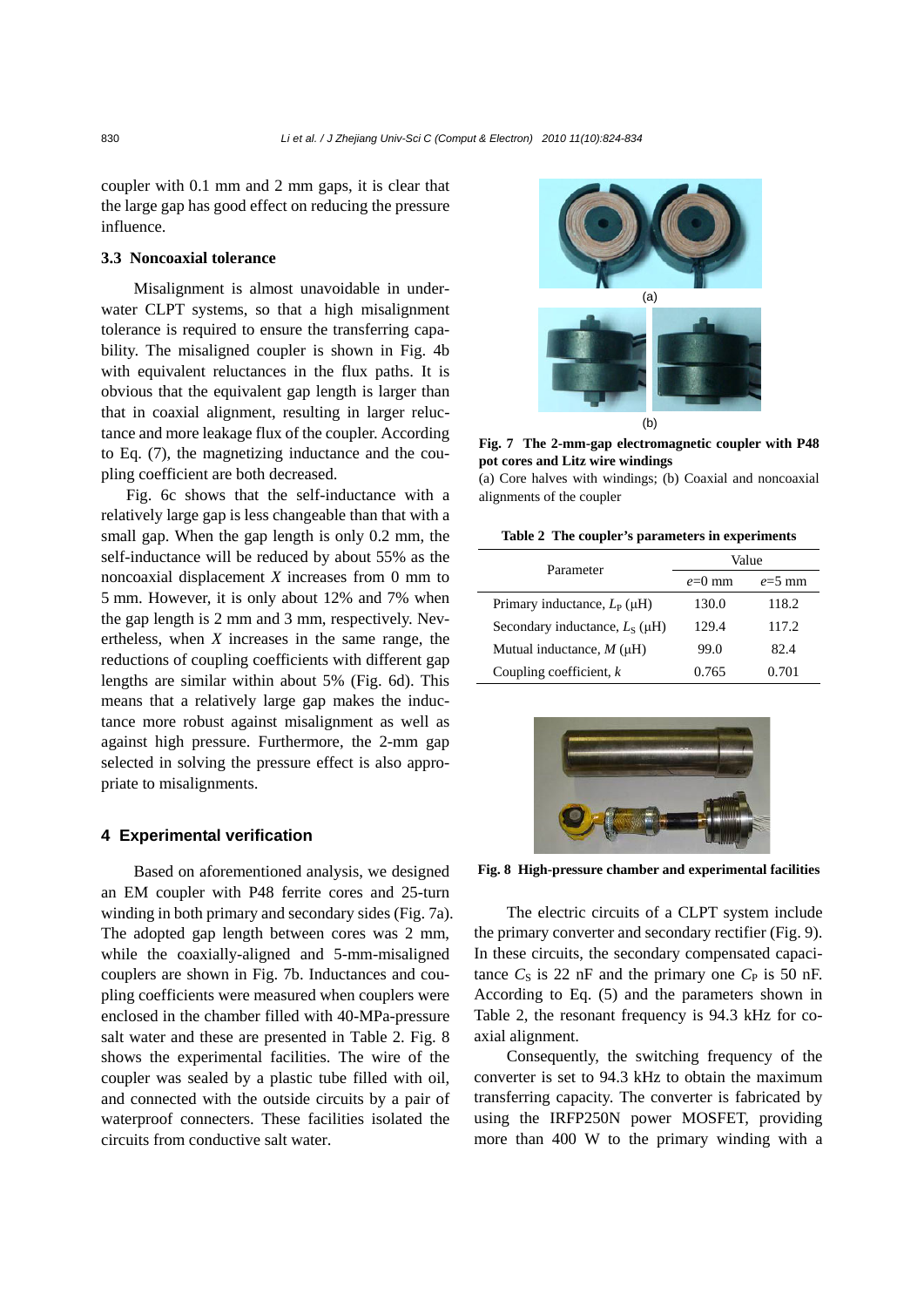supplied 110 V voltage. In this circuit, the parasitic components of the coupler and the switches were used to achieve zero voltage switching (ZVS) by the phase shift full bridge (PSFB) topology (Papastergiou and Macpherson, 2007b). This topology contributes immensely to the efficient power transferring, since the ZVS can reduce the power losses of switches during the switching periods. The fabricated PSFB converter is shown in Fig. 10.



**Fig. 9 The phase shift full bridge (PSFB) topology of the contactless power transmission (CLPT) system with a primary converter and a secondary rectifier-filter**



**Fig. 10 The fabricated converter of the contactless power transmission (CLPT) system**

During the experiments, the four MOSFET switches were controlled by drain voltages from the controller and they converted the supplied DC voltage to a high-frequency AC voltage. As shown in Fig. 11a, waveforms of the drain voltages were set to make the converter obtain PSFB. Fig. 11b illustrates waveforms of the output voltage of the converter  $(V_P)$  and the current in the secondary winding  $(i<sub>S</sub>)$  of the coupler. It is clear that the current was transformed to an approximate sine-wave by means of the resonant compensation, in spite of the square-wave supplied voltage by the converter. This is important for a CLPT system that the capability and efficiency can be improved greatly (Green and Boys, 1994).



**Fig. 11 Typical waveforms of the working contactless power transmission (CLPT) system** 

(a) The waveforms of the driving voltage for the four MOSFET switches; (b) The waveforms of the converter's output voltage  $V_P$  and the secondary current of the coupler  $i_S$ 

The EM coupler has been tested under a series of different environments, including in air and in salt water (at atmospheric pressure and 40 MPa, respectively). The experimental results are shown in Fig. 12, describing the transferring ability of the CLPT system with an EM coupler. In Fig. 12a, the output voltages are represented as functions of the load current, as well as the output powers shown in Fig. 12b and efficiencies shown in Fig. 12c.

The results suggest that power transferring in atmospheric salt-water differs little from that in air. As the pressure increases to 40 MPa (representing 4000-m deep sea), the efficiency decreases a little. This is due to the increased magnetizing current in the primary windings, because the magnetizing inductance is compressed by the high pressure. Owing to the gap between cores, however, the efficiency decreases by only 1%–2%, which is accessible. On the other hand, the misalignment affects the transmission much more significantly. The output voltage of the secondary circuit drops by about 5 V from that of the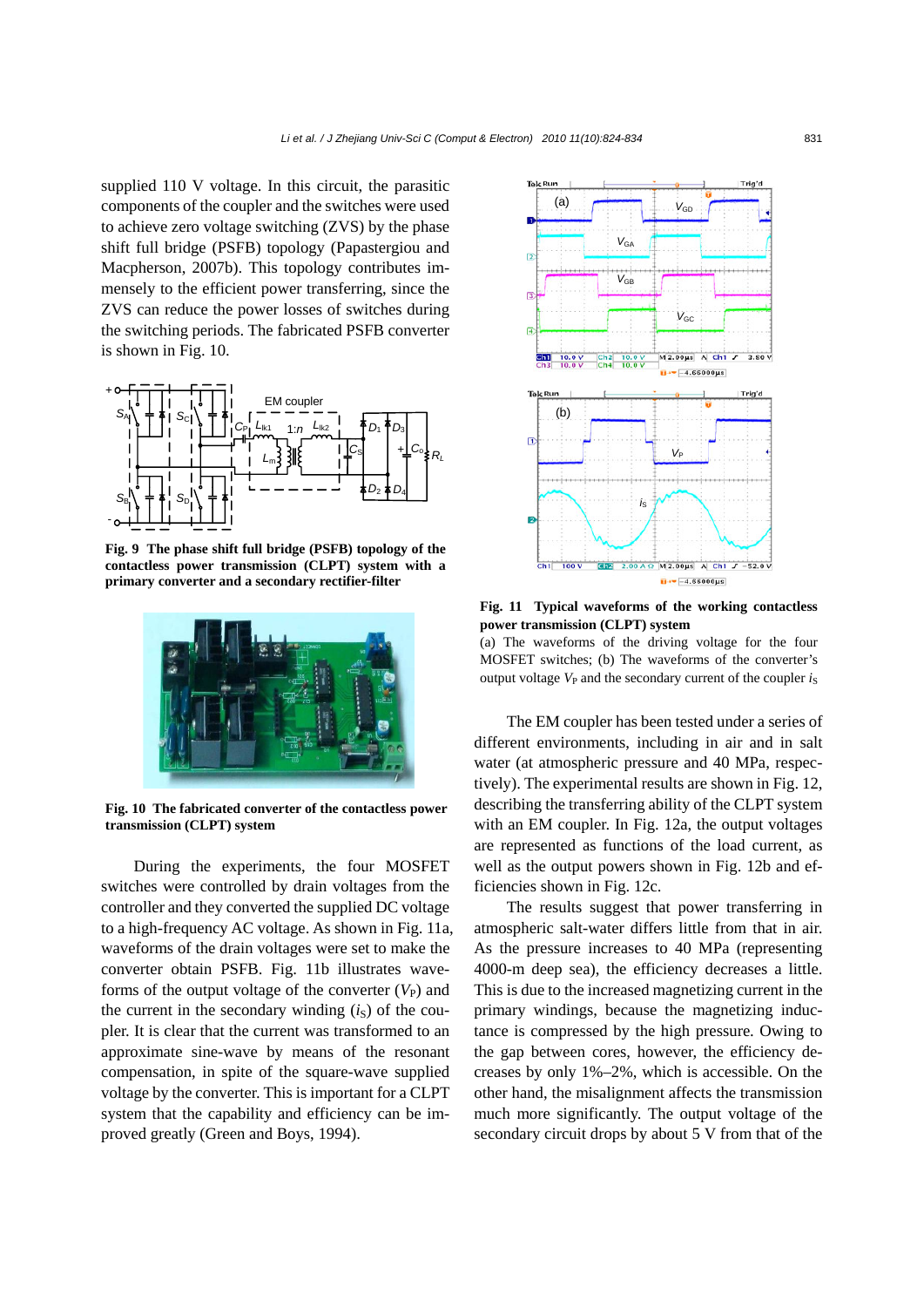coaxial coupler. Nevertheless, this system has a regulated output power and high efficiency greater than 85%, when the loading current is up to 1.5 A. In actual performance, it is easy to keep the noncoaxial displacement within 5 mm, as mentioned in the following section; thus, the CLPT system can transfer power at a high level in practical applications.

In summary, a 2-mm gap between the cores can effectively diminish the pressure influence on the EM coupler and maintain regulation output against misalignments of the EM coupler. The system is capable



**Fig. 12 Experimental results of the power transferring**  (a) Output voltages to the load with corresponding load currents; (b) Output powers to the load with corresponding load currents; (c) Transferring efficiency of the contactless power transmission (CLPT) system

of transferring more than 400 W power to the load in deep sea, being comparable to those ashore systems.

## **5 Mechanical implementation**

When designing the EM coupler housing, there are several requirements related to the following:

1. The chemical property of the housing material should be steady to avoid corrosion by salt water in long-term applications.

2. The two sides should be easily mated without complex locating equipments.

3. The mated coupler should be robust against random turbulences in the deep-sea environment.

4. Electromagnetic interference (EMI) of the coupler should be taken into account.

An initially designed housing for the EM coupler appears in Fig. 13.



**Fig. 13 Assembly of the electromagnetic coupler**  The top part has elastic claws and guiding leaves, this being the secondary side of the structure; the bottom part has a wedge-shaped groove outside, this being the primary side. The thickness of the housing is 5 mm, which can bear high pressure in 4000-m deep sea

The structure (Fig. 13) meets all the above requirements for the package of the EM coupler. The primary and secondary crusts are made of titanium alloy TC4, which has a very steady electro-chemical property for avoiding corrosion in sea water. The core housings in both sides are made of nylon, which is ductile enough to protect the brittle ferrite cores from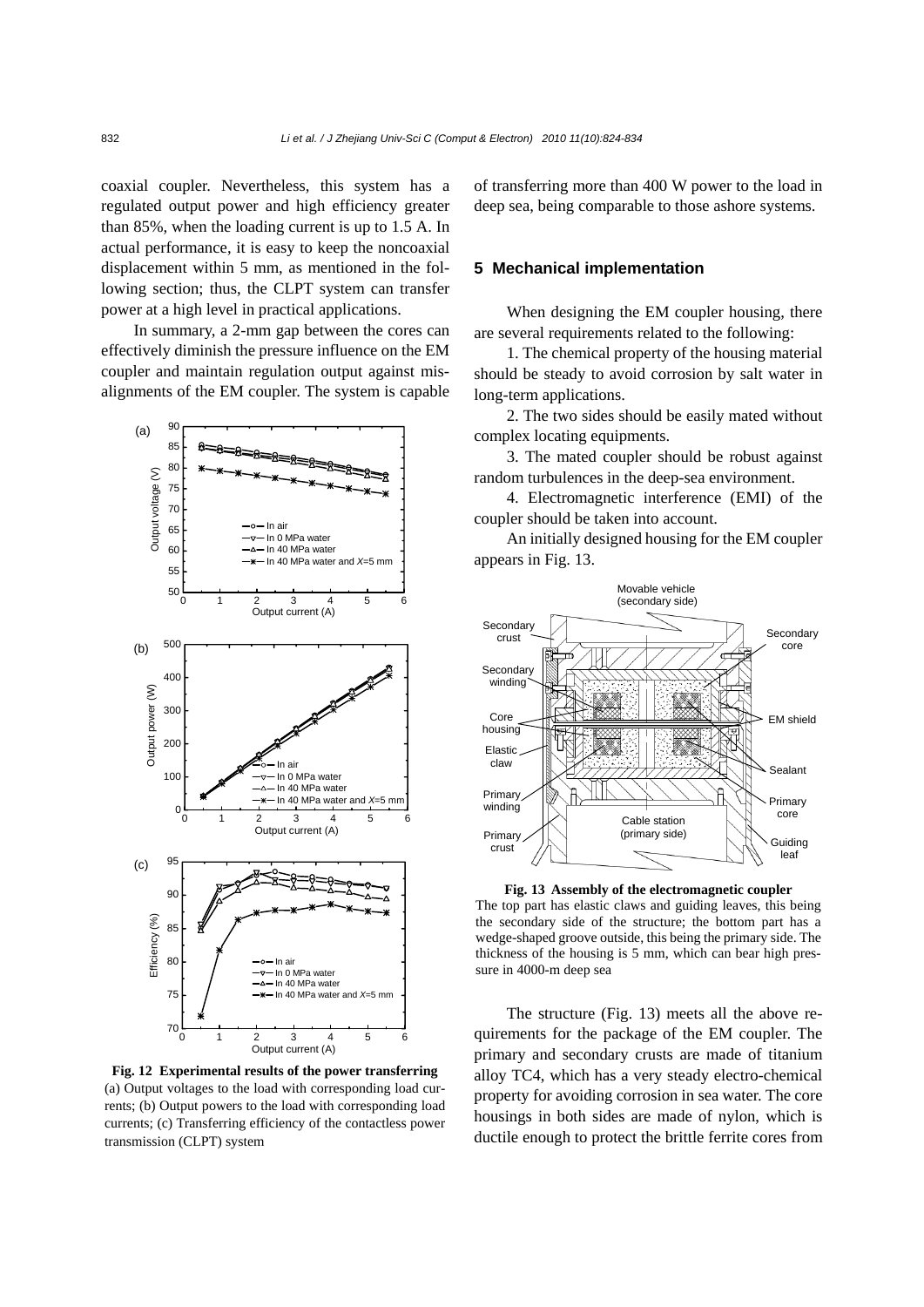sudden collisions. Afterwards, the two sides of the EM coupler can be operated easily with the guiding leaves, and fixed by claws. Consequently, the mated coupler is stable enough against random turbulences. In addition, a thin copper sheet is added around the core housing as the EM shield. Taking account of the skin effect, the thickness of the sheet should be smaller than the skin depth  $\delta_0$ , depending on the operating frequency *f*w:

$$
\delta_0 = \sqrt{1/(\pi f_w \mu_0 \sigma)}, \tag{13}
$$

where  $\sigma = 5.882 \times 10^7$  S/m is the electrical conductivity of copper. Thus, the shield is set to be 0.05 mm thick to avoid a large eddy current.

During operations, the secondary crust will become coaxial with the primary one via the guiding leaves. Thus, it is easily located before the two sides mate. The claws on the secondary crust can be pushed open in radius direction by the primary crust until its triangular head is inserted into the groove. The two windings are therefore coupled with each other for power transmission. The front angle of the claw is much larger than the rear one. This is for the sake of easy mating and a fixed axial position of the EM coupler during the power transmission. The gap between cores fluctuates within a small range of 0.3 mm, so that the magnetic interface is guaranteed. Meanwhile, the radial movement is limited by the guiding leaves. Thus, the EM coupler has a benign coupling condition after mating.

## **6 Conclusions**

In this paper, we investigated an EM coupler with relatively large gap and for use in deep-sea applications. The coupler can transfer electrical energy from cable stations to mobile vehicles via magnetic coupling. Considering the actual deep-sea environment, we analyzed the influence of the high pressure and misalignment of cores on the EM coupler, describing the magnetizing inductance and leakage inductance by a series of calculations. Using the reluctance modeling method and measurements, the gap effects on the EM coupler were analyzed.

Depending on the analysis, an EM coupler with P48 pot cores having a 2-mm gap was designed for the CLPT system, transferring the required several hundred watts electrical powers to the load. Experiments were carried out to test the ability of the system in high-pressure salt water. The results showed that the system can transfer more than 400 W electrical power with about 90% efficiency, and that the coupler with a 2-mm gap exhibited a high degree of stability in high-pressure water and under a misaligned condition. The housing for the EM coupler was designed, with a mechanical structure suitable to be applied in a 4000-m deep sea.

### **References**

- Ayano, H., Nagase, H., Inaba, H., 2004. A highly efficient contactless electrical energy transmission system. *Electr. Eng. Jpn.*, **148**(1):66-74. [doi:10.1002/eej.10290]
- Choi, B., Nho, J., Cha, H.Y., Ahn, T., Choi, S., 2004. Design and implementation of low-profile contactless battery charger using planar printed circuit board windings as energy transfer device. *IEEE Trans. Ind. Electron.*, **51**(1):140-147. [doi:10.1109/TIE.2003.822039]
- Covic, G.A., Boys, J.T., Kissin, M.L.G., Lu, H.G., 2007. A three-phase inductive power transfer system for roadway-powered vehicles. *IEEE Trans. Ind. Electron.*, **54**(6):3370-3378. [doi:10.1109/TIE.2007.904025]
- Feezor, M.D., Sorrell, F.Y., Blankinship, P.R., Bellingham, J.G., 2001. An interface system for autonomous undersea vehicles. *IEEE J. Ocean. Eng.*, **26**(4):522-525. [doi:10. 1109/48.972087]
- Fernandez, C., Garcia, O., Prieto, R., Cobos, J.A., Uceda, J., 2002. Overview of Different Alternatives for the Contactless Transmission of Energy. Proc. 28th Annual Conf. of the IEEE Industrial Electronics Society, **1-4**:1318-1323. [doi:10.1109/IECON.2002.1185466]
- Green, A.W., Boys, J.T., 1994. 10 kHz Inductively Coupled Power Transfer: Concept and Control. Proc. 5th Int. Conf. on Power Electronics and Variable-Speed Drives, **399**:694-699. [doi:10.1049/cp:19941049]
- Hayes, J.G., O'Donovan, N., Egan, M.G., O'Donnell, T., 2003. Inductance Characterization of High-Leakage Transformers. 18th Annual IEEE Applied Power Electronics Conf. and Exposition, **1-2**:1150-1156. [doi:10.1109/ APEC.2003.1179361]
- Hirai, J., Kim, T.W., Kawamura, A., 2000. Study on intelligent battery charging using inductive transmission of power and information. *IEEE Trans. Power Electron.*, **15**(2): 335-345. [doi:10.1109/63.838106]
- Jung, K.H., Kim, Y.H., Kim, J., Kim, Y.J., 2009. Wireless power transmission for implantable devices using inductive component of closed magnetic circuit. *Electron. Lett.*, **45**(1):21-22. [doi:10.1049/el:20092241]